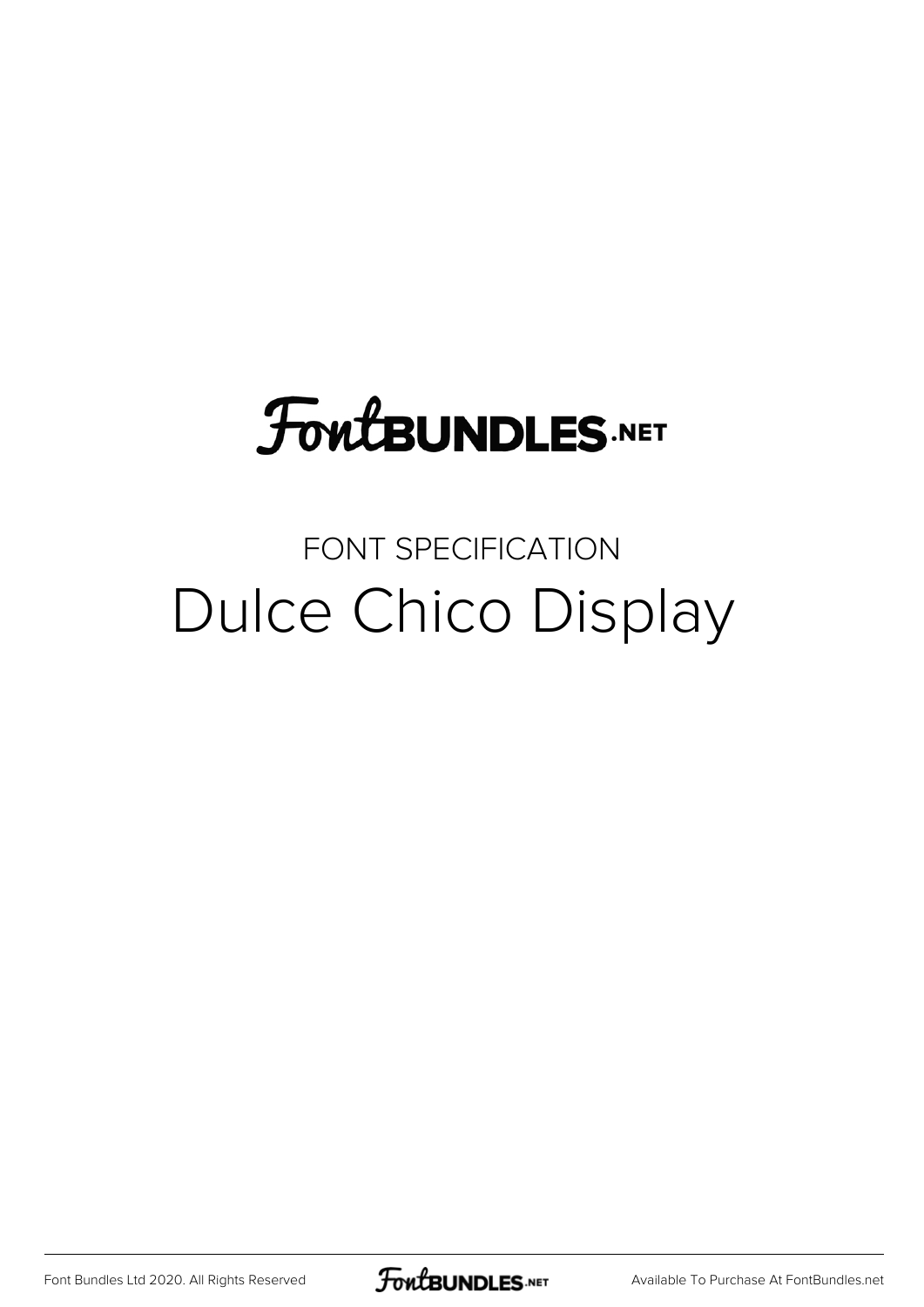#### Dulce Chico - Regular

**Uppercase Characters** 

## ABCDEFGHIJKLMNOPQRSTUV WXYZ

Lowercase Characters

## ABCDEFGHIJKLMNOPQRSTUV WXYZ

**Numbers** 

## 0123456789

Punctuation and Symbols



All Other Glyphs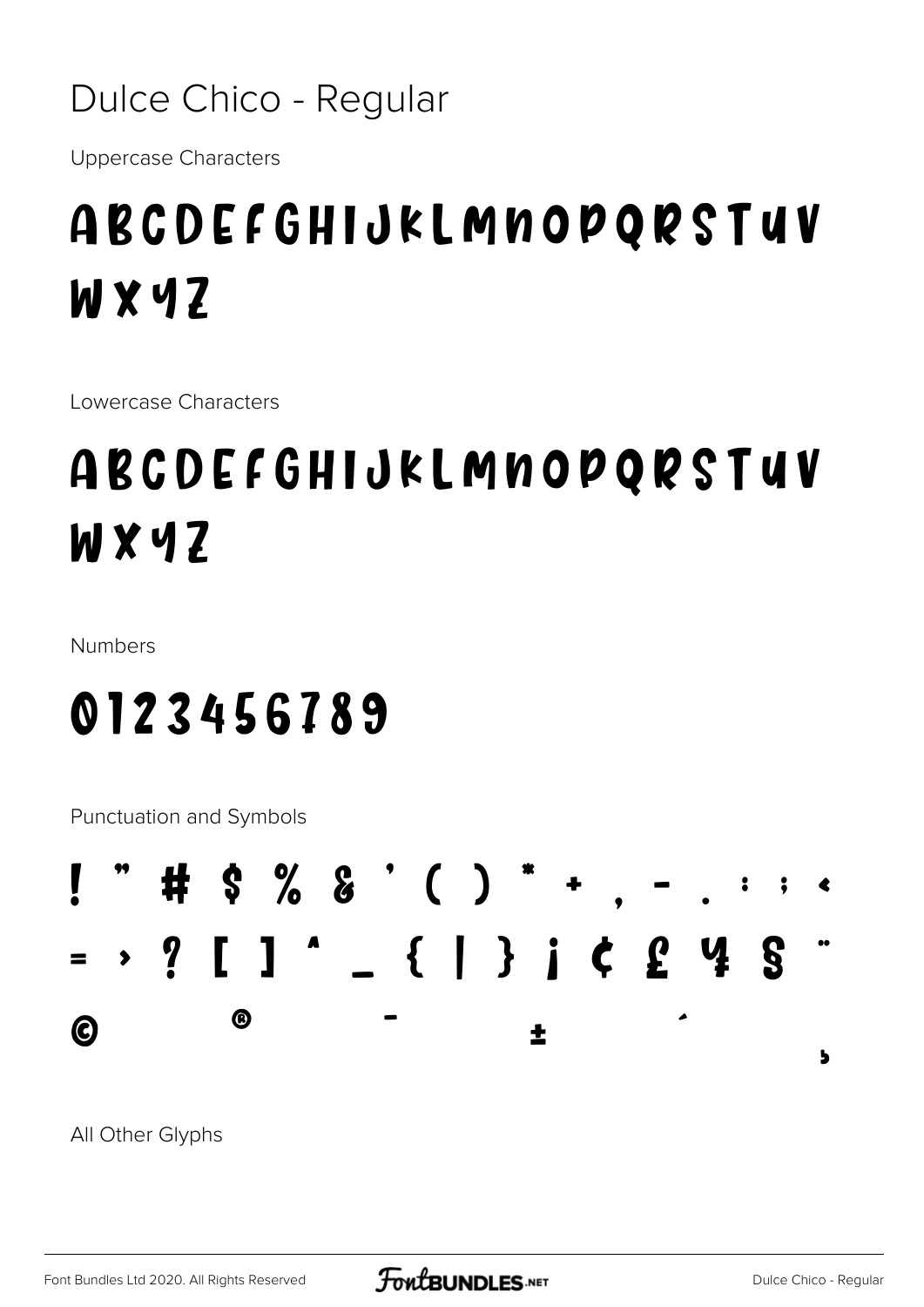|  |  |  | À Á Â Ã Ä Å Æ Ç È                                                                                                                                                                        |  |
|--|--|--|------------------------------------------------------------------------------------------------------------------------------------------------------------------------------------------|--|
|  |  |  | É É Ë İ Í İ İ Đ Ñ                                                                                                                                                                        |  |
|  |  |  | Ò Ó Ő Ö Ö * Ø Ù Ú                                                                                                                                                                        |  |
|  |  |  | $\dot{\mathbf{u}}\quad \ddot{\mathbf{u}}\quad \dot{\mathbf{v}}\quad \mathbf{p}\quad \mathbf{B}\quad \dot{\mathbf{A}}\quad \dot{\mathbf{A}}\quad \dot{\mathbf{A}}\quad \ddot{\mathbf{A}}$ |  |
|  |  |  | ÄÅÆÇÈÉ ĖË İ                                                                                                                                                                              |  |
|  |  |  | I I I D V D O O O                                                                                                                                                                        |  |
|  |  |  | $\ddot{\mathbf{0}}$ $\div$ $\dot{\mathbf{0}}$ $\dot{\mathbf{u}}$ $\dot{\mathbf{u}}$ $\dot{\mathbf{u}}$ $\ddot{\mathbf{u}}$ $\ddot{\mathbf{u}}$ $\dot{\mathbf{v}}$ $\mathbf{0}$           |  |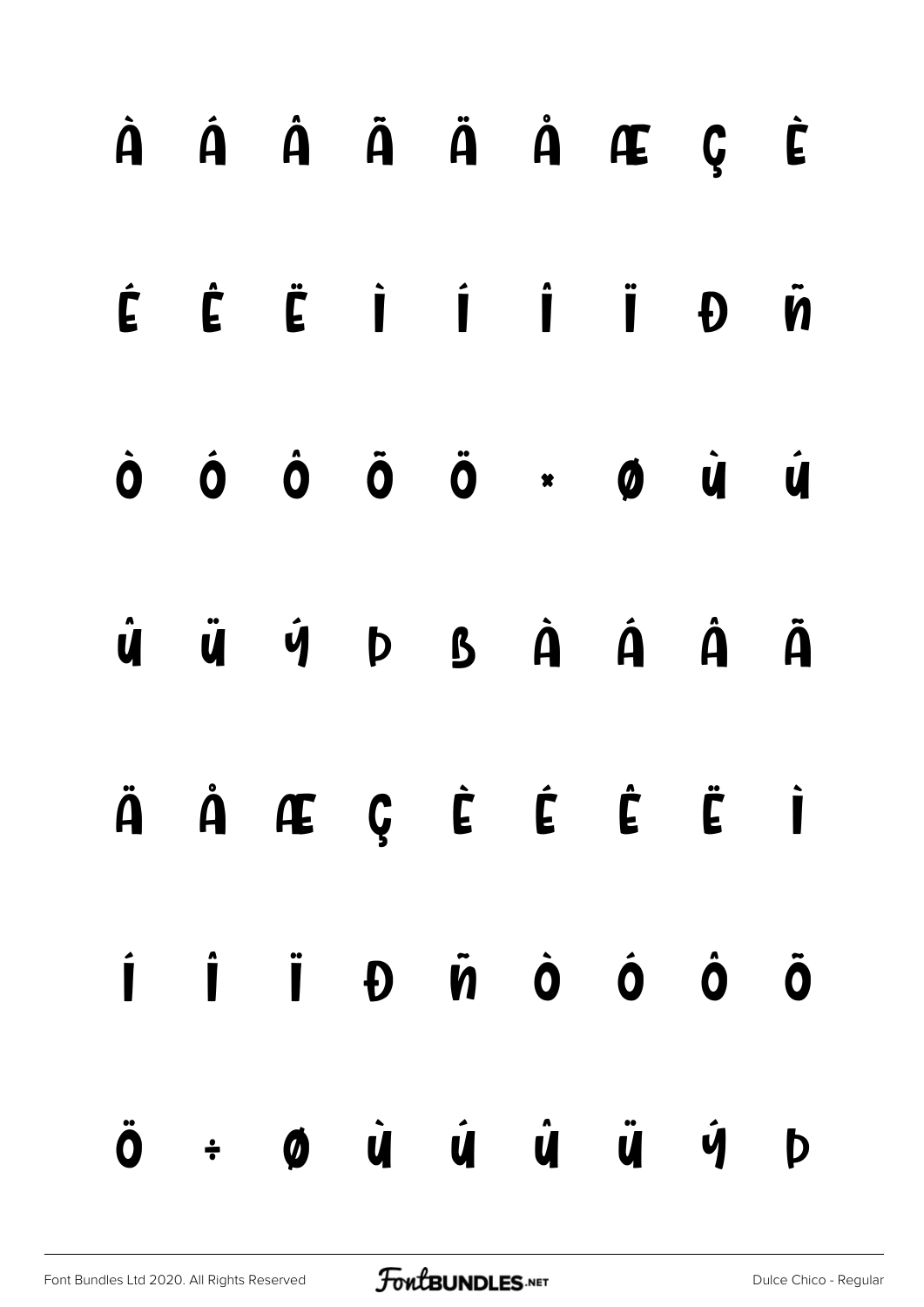

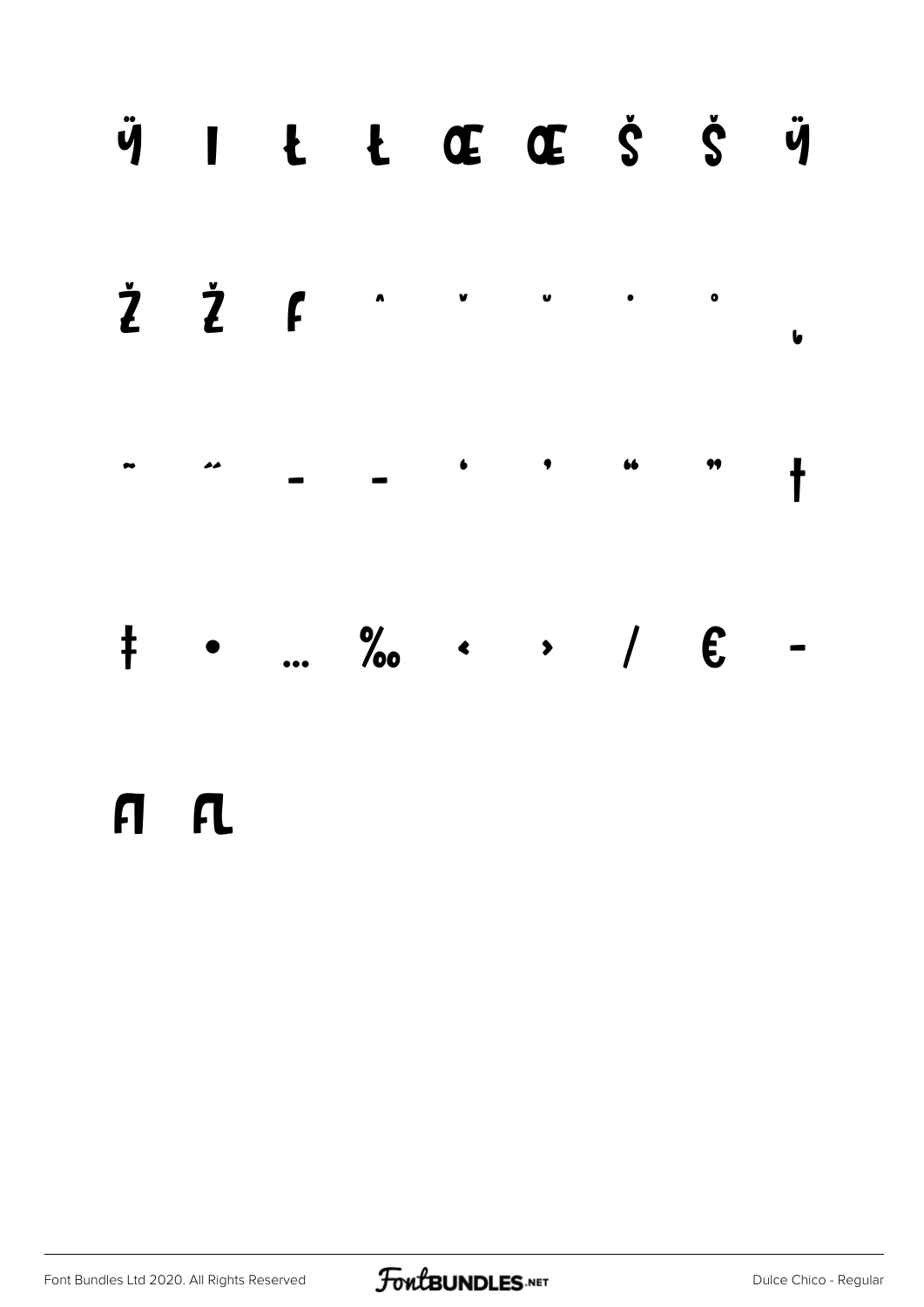#### Dulce Chico Shadow - Regular

**Uppercase Characters** 

## ABCDEFGHIJKLMNOPQRSTUV **MX4Z**

Lowercase Characters

## ABCDEFGHIJKLMNOPQRSTUV **MX4Z**

Numbers



**Punctuation and Symbols** 

## $1.44483.03...$

All Other Glyphs

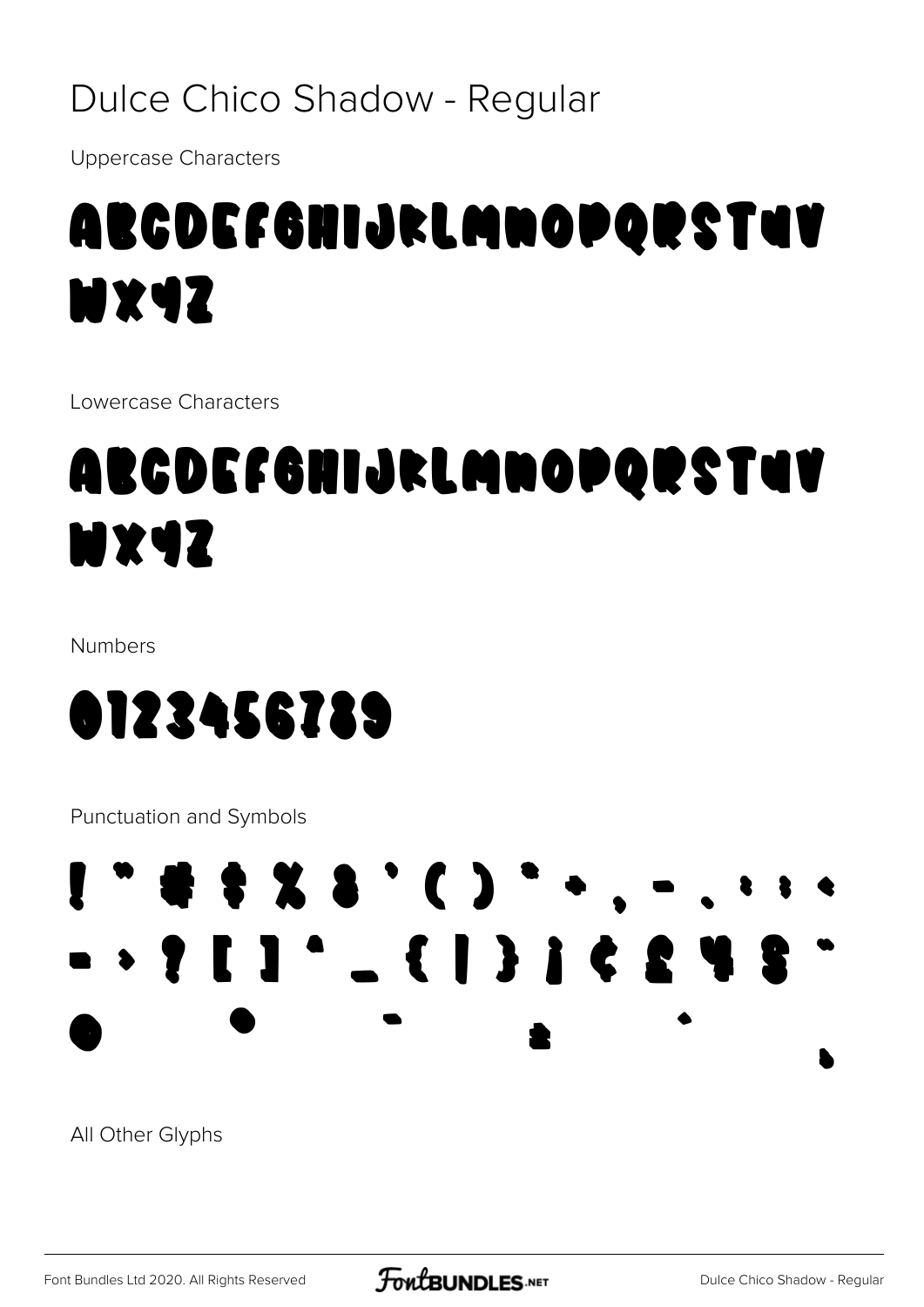# À Á Â Ã Ä Å Æ Ç È  $C$   $C$   $C$   $C$   $C$   $C$   $C$   $C$   $D$   $D$   $D$   $D$ Ò Ó Ô Õ Ö × Ø Ù Ú Û Ü Ý Þ ß à á â ã ä å æ ç è é ê ë ì í î ï ð ñ ò ó ô õ ö ÷ ø ù ú û ü ý þ